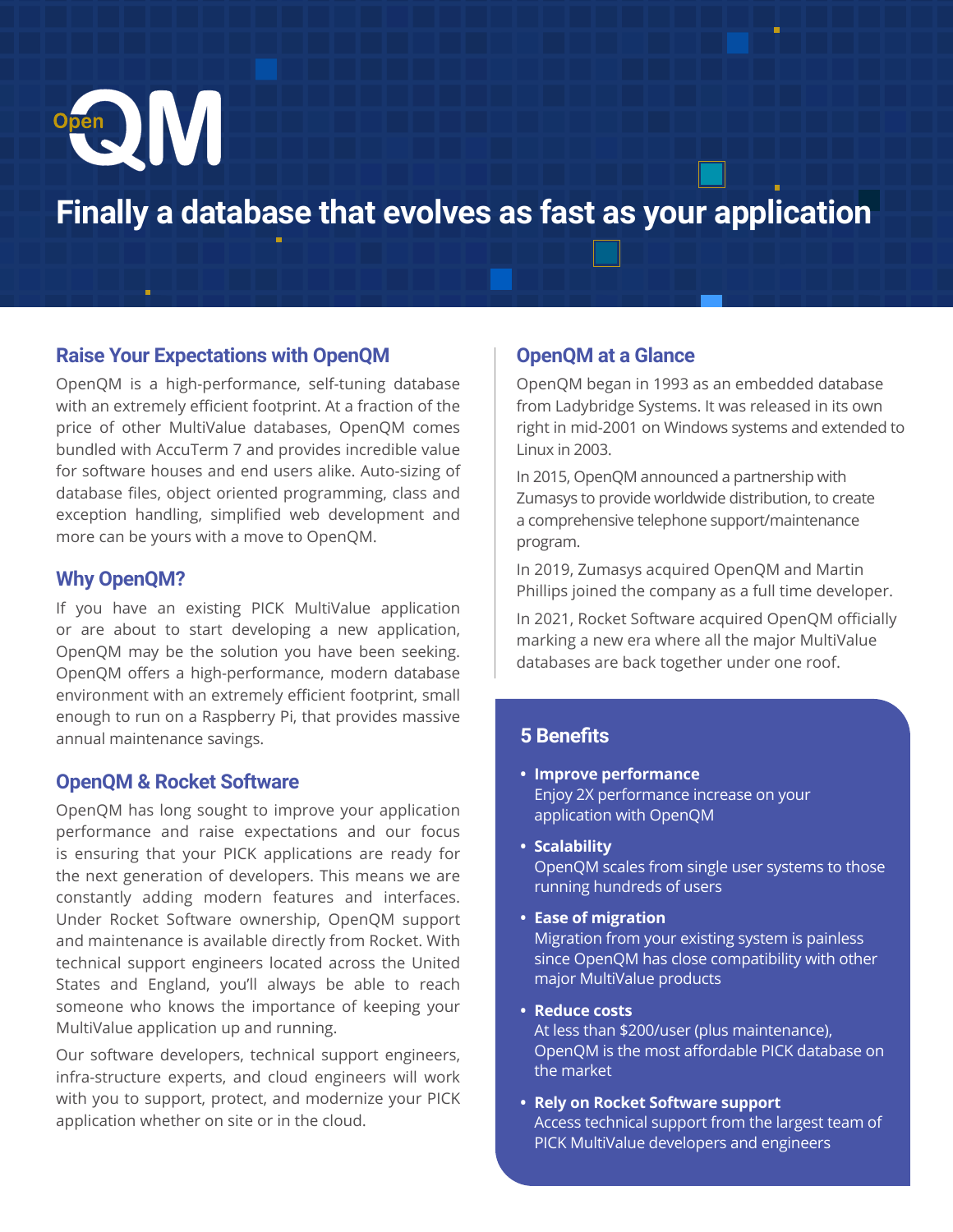# **Database Files**

QM uses a high performance, zero maintenance, selftuning hashed file system backed up by a B-tree based index system for secondary key access. Individual files can be up to 16384Gb — more than enough for even the biggest users.

Seven styles file system trigger provide a simple way to implement data validation, integrity checks and event triggering that simplifies the main application programs. Field and record level encryption using the AES 128, 192 or 256 bit algorithms provide effective security for sensitive data. A highly flexible data replication option allows easy maintenance of reporting servers, standby systems and merging of data from remote sites at a central location.

Database dictionaries can be built using D/I or A/S type entries (or a mix). QM uses fast, compiled correlatives for improved performance in applications ported from other environments.

Dictionary structure can be simplified by use of link records to define the relationship between files, the ability for TRANS() to reference a calculated value in the remote file, and nesting of compound I-types.

The integrated QMNet package allows access to QM files on other servers with full concurrency control.

# **Command Language**

QM extends the command language to add features that reduce the need to write programs for job control tasks.

These include user defined variables in paragraphs and the ability to insert variable data into commands using an extended inline prompt syntax. This can take data from select lists, user defined and system variables, QMBasic functions, etc.

#### **Application Development**

The QMBasic programming language extends the core language common to all MultiValue database products by adding new statements and functions. These include addition of arguments and local variables to internal subroutines, definition of internal functions, statements to simplify access to comma separated variable (CSV) data, and a powerful object oriented programming package.

QM's full screen editor is tightly integrated with the underlying database to improve developer productivity. Users can add extensions to the editor for personalized features.

Advanced diagnostic tools include a Hot Spot Monitor for performance analysis, optional process dump file creation at a run time error and the ability to debug phantom processes

#### **Query Processing**

QM's query processor supports automated panning across reports that are wider than the screen, the ability to page back through a report, and report styles to emphasise headings, totals, etc using color on displays or font weights on PCL printers.

#### **QMClient**

The QMClient API enables developers to access QM from other languages such as Visual Basic and C. Options are provided to maintain strict security by limiting what features are available to QMClient users.

#### **Documentation**

QM comes with an extensive pdf documentation package backed up by equivalent Windows and browser based help.

#### **Compatibility**

Although QM is not a clone of any other MultiValue product, it closely follows the language style of other "Information" type products. Options are provided to select features that give closer compatibility to PICK style environments to ease migration. Tape utilities with compatible media formats are provided to ease transfer of applications and data.